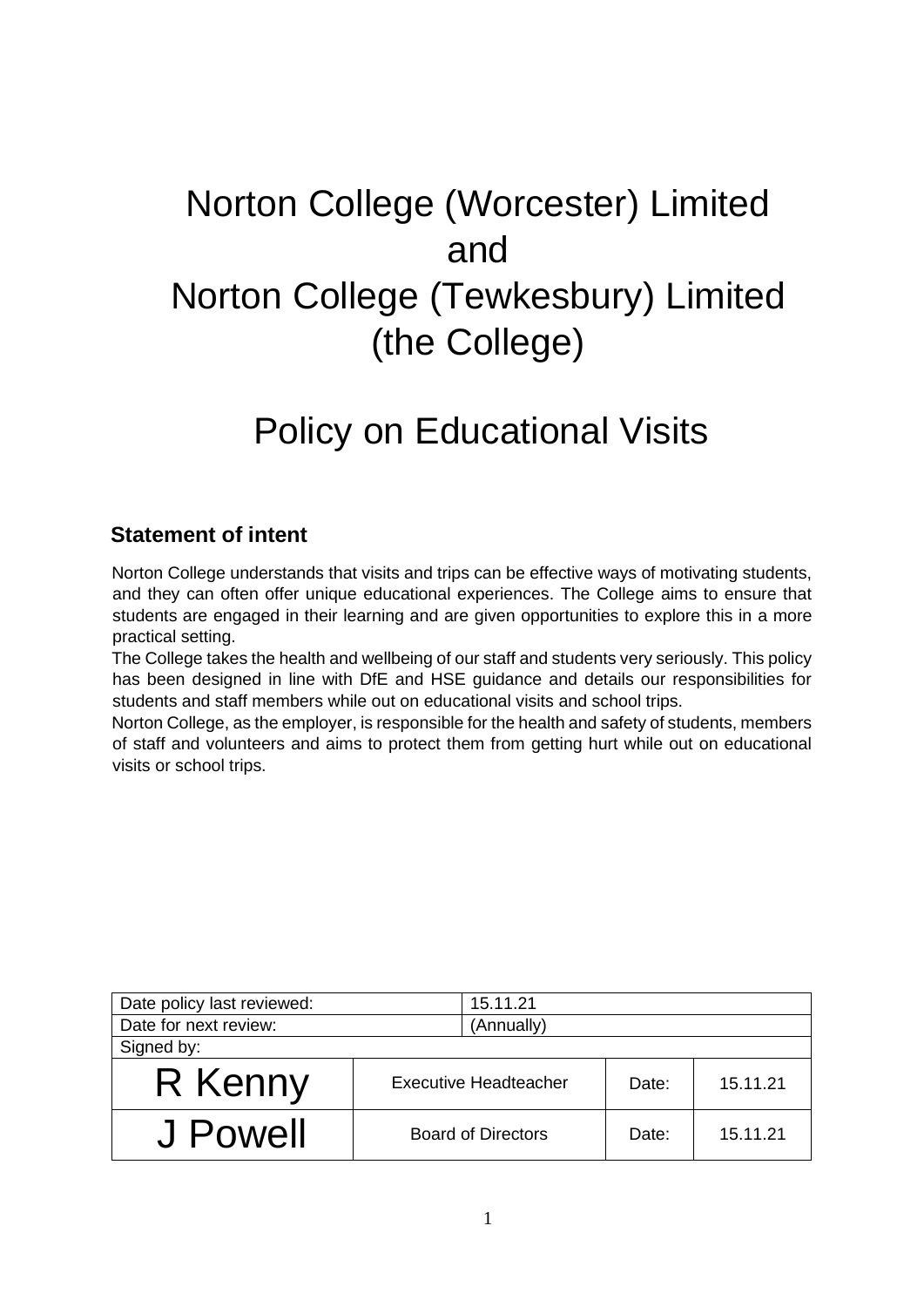# **1. Legal framework**

This policy has due regard to all relevant legislation and statutory guidance including, but not limited to, the following:

- The Health and Safety at Work etc. Act 1974
- DfE (2018) 'Charging for school activities'
- DfE (2018) 'Health and safety on educational visits'
- HSE (2011) 'School trips and outdoor learning activities'

#### **2. Definitions**

**'In loco parentis'** means that the group leader of any College trip or educational visit has a duty of care over the students in place of a parent.

**'School trip'** means any educational visit, foreign exchange trip, away-day or residential holiday organised by the College which takes students and staff members off-site.

**'Residential'** means any College trip which includes an overnight stay.

Activities of an **'adventurous nature'** include, but are not limited to, the following:

- Trekking
- Caving
- Skiing
- Water sports
- Climbing

#### **3. Key roles and responsibilities**

**3.1** The Board of Directors is responsible for:

- The overall implementation of this policy.
- Ensuring that this policy, as written, does not discriminate on any grounds including, but not limited to: ethnicity or national origin, culture, religion, gender, disability or sexual orientation.
- Handling complaints regarding this policy as outlined in the school's Complaints Procedures Policy.
- Ensuring educational trips and visits positively impact on students' lives, teaching them new life skills and providing new experiences.
- Promoting good safeguarding practices to ensure the safety of students when partaking in extra-curricular trips and activities.

**3.2** The Head of School is responsible for:

- The day-to-day implementation and management of this policy.
- Appointing and liaising with an educational visits coordinator (EVC).
- Being part of the approval process for extra-curricular trips and activities.
- Ensuring the EVC is competent to oversee the coordination of off-site education and arranging for training to be undertaken, as necessary.
- Ensuring all relevant paperwork, including risk assessments, for extra-curricular trips and activities is completed.

**3.3** The EVC has overall responsibility for:

- Overseeing all issues and controls regarding extra-curricular activities and trips.
- Working with the local outdoor education adviser to help staff assess and manage risks.
- Ensuring the systems and procedures for dealing with educational visits adhere to the requirements of this policy.
- Organising any relevant trip training so staff and volunteers can feel confident in conducting their duties.
- Partaking in relevant additional training to ensure they remain up to date with relevant educational trip information and health and safety guidance.
- Ensuring that any problems are raised immediately with the SLT or in a meeting with the SLT for more general concerns..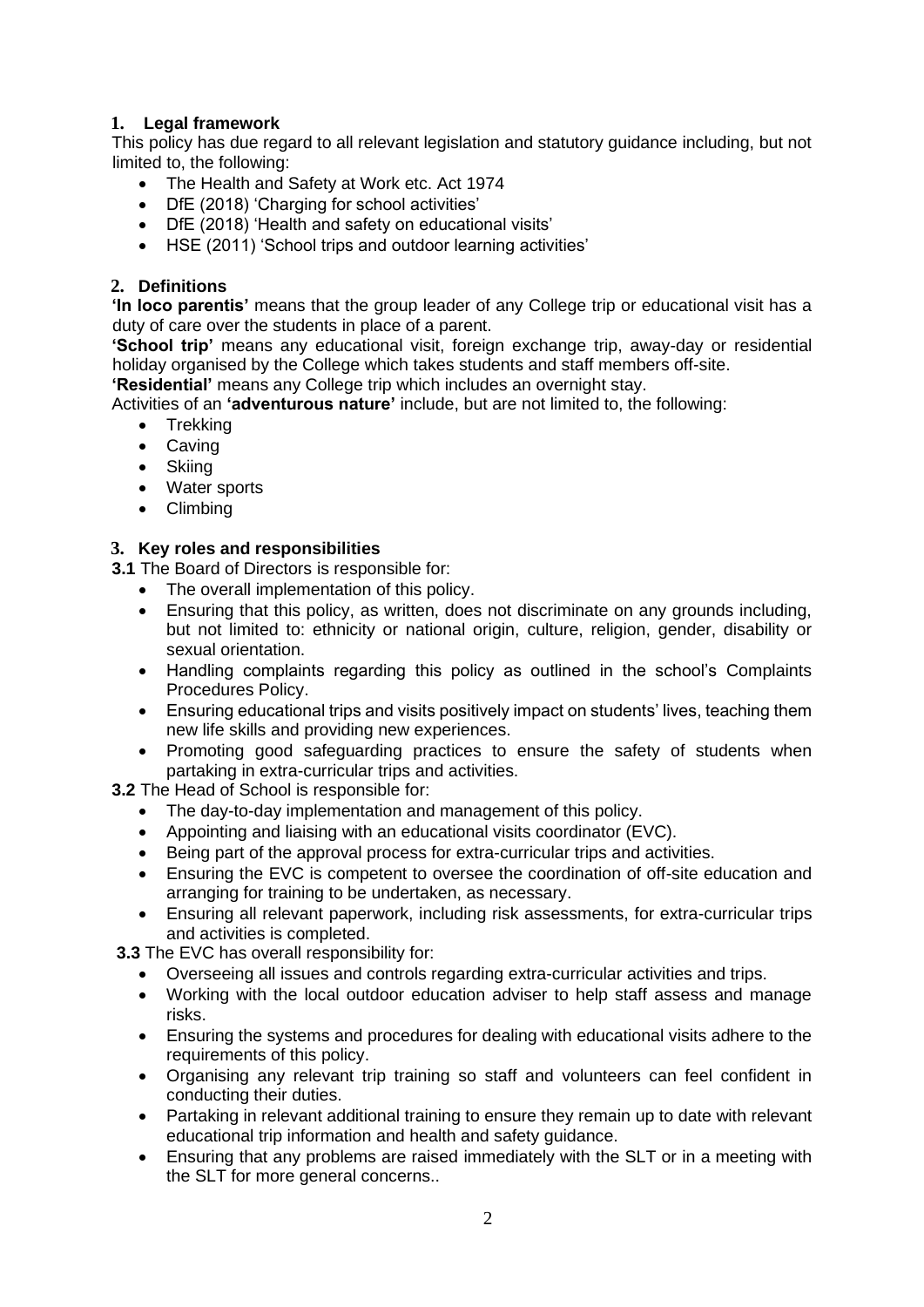**3.4** The designated trip leader and other staff on the trip or activity:

- Adhering to this policy and applying its principles when participating in extra-curricular trips and activities.
- Undertaking any relevant training or courses which are arranged by the EVC.
- Understanding and operating safeguarding measures throughout the trip or activity.

**3.5** Students are responsible for:

- Following instructions from staff while on school trips.
- Ensuring that, during visits to outdoor spaces, they keep the area tidy and free from litter.
- Behaving in a manner which matches the ethos of the College.

# **4. Procedures**

**4.1** Staff wishing to plan and undertake a visit should discuss the details with the Assistant Headteacher with responsibility for off-site visits and risk assessments initially for permission to plan the visit.

**4.2** The Assistant Headteacher will ensure a comprehensive risk assessment is in place for all off-site visits.

**4.3** When a trip is to a place where other (non-college) staff are involved the Assistant Headteacher will check the following:

- Their insurance arrangements
- Their adherence to legal requirements including DBS checks
- The suitability of their accommodation

**4.4** Staff leading the trip need to ensure that there is at least one mobile phone contact available throughout the trip.

**4.5** When the visit involves additional or high risk activities, foreign travel or is a residential visit, then details of the visit will also be sent to the Board of Directors for approval that all the procedures have been satisfactorily completed.

**4.6** Regularly repeated visits may receive block annual approval.

**4.7** All College staff will be made aware of the requirements of this policy and any changes that are made when the policy is reviewed.

## **5. Equal opportunities**

**5.1** The College promotes values of equality and does not discriminate against any individual or group of students when organising a trip. The extra-curricular trips and activities offered to students will provide new experiences and develop life skills.

**5.2** Due to the popularity of some extra-curricular trips and activities, the College offers places on a first come, first served basis. No individual, staff or otherwise will take preference over one student or a group of students.

# **6. First Aid / Medical Procedures**

**6.1** All trips will require a first aid trained member of staff who will be responsible for all aspects of medication and first aid. Any medication needed by students will be kept securely contained and individually labelled.

**6.2** A first aid kit must be taken on all trips and the first aid trained member of staff will be responsible for the use of the contents.

**6.3** If an accident, illness or injury occurs, the staff member will carry out appropriate first aid, which may involve calling for an ambulance or seeking further medical advice. They will then notify the Head of School immediately and advise on the course of action taken.